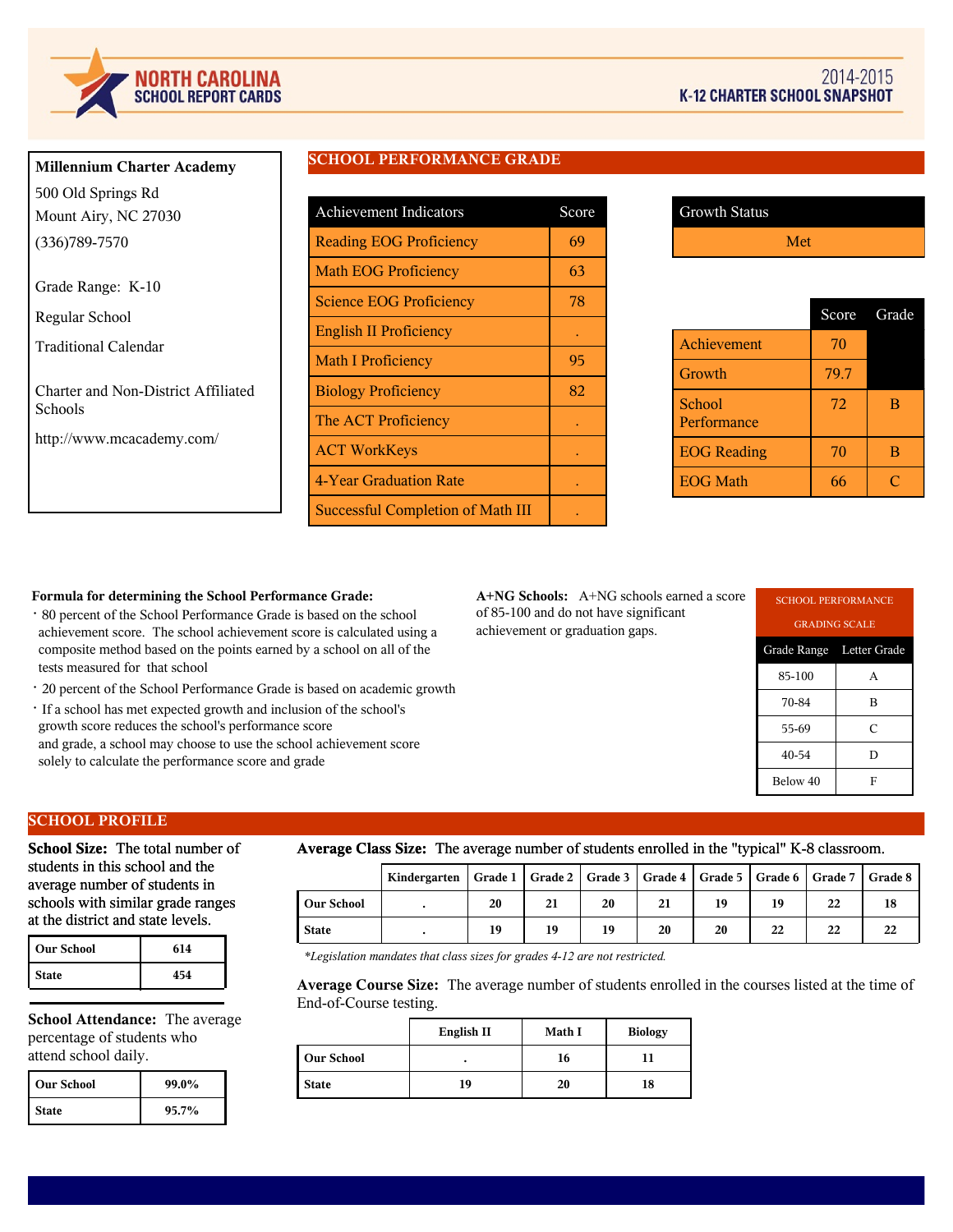### **SCHOOL PERFORMANCE**

**Performance of Students on the NC End-of-Grade Tests:** Percentage of Students at **Level 1** ( **Limited Command** of knowledge and skills)

| LEVEL 1           | Reading | Math  | <b>Science</b> |
|-------------------|---------|-------|----------------|
| <b>Our School</b> | 12.2%   | 15.0% | 11.5%          |
| <b>State</b>      | 21.6%   | 24.9% | 16.5%          |

 $N/A$  = Fewer than 5% of students

**Performance of Students on the NC End-of-Grade Tests:** Percentage of Students at **Level 2** ( **Partial Command** of knowledge and skills)

| LEVEL 2           | Reading | Math  | <b>Science</b> |
|-------------------|---------|-------|----------------|
| <b>Our School</b> | 18.3%   | 21.7% | $10.6\%$       |
| <b>State</b>      | 22.1%   | 22.8% | 14.6%          |

 $N/A$  = Fewer than 5% of students

**Performance of Students on the NC End-of-Grade Tests:** Percentage of Students at **Level 3** ( **Sufficient Command** of knowledge and skills) *Students performing at Level 3 are performing at grade level.*

| LEVEL 3           | Reading | Math | <b>Science</b> |
|-------------------|---------|------|----------------|
| <b>Our School</b> | 10.8%   | 8.9% | N/A            |
| <b>State</b>      | 11.2%   | 8.1% | $9.7\%$        |

 $N/A$  = Fewer than 5% of students

**Performance of Students on the NC End-of-Grade Tests:** Percentage of Students at **Level 4** ( **Solid Command** of knowledge and skills) *Students scoring at Level 4 meet NC Standard for College-and Career-Readiness and are performing at or above grade level.*

| LEVEL 4           | Reading  | Math     | <b>Science</b> |
|-------------------|----------|----------|----------------|
| <b>Our School</b> | 41.9%    | $37.2\%$ | 48.7%          |
| <b>State</b>      | $34.7\%$ | 28.3%    | 41.5%          |

 $N/A$  = Fewer than 5% of students

**Performance of Students on the NC End-of-Grade Tests:** Percentage of Students at **Level 5** ( **Superior Command** of knowledge and skills) *Students scoring at Level 5 meet NC Standard for College-and Career-Readiness and are performing at or above grade level.*

| LEVEL 5           | Reading  | Math  | <b>Science</b> |
|-------------------|----------|-------|----------------|
| <b>Our School</b> | $16.7\%$ | 17.2% | 24.8%          |
| <b>State</b>      | $10.4\%$ | 15.8% | 17.7%          |

 $N/A$  = Fewer than 5% of students

# **FIVE ACHIEVEMENT LEVELS**

**LEVEL 1: Limited Command** of knowledge and skills

- Performing At or Above Grade Level: NO
- Meets N.C. Standard for College-and Career-Readiness: NO

#### **LEVEL 2: Partial Command** of knowledge and skills

- Performing At or Above Grade Level: NO
- Meets N.C. Standard for College-and Career-Readiness: NO

**LEVEL 3: Sufficient Command** of knowledge and skills

- Performing At or Above Grade Level: YES
- Meets N.C. Standard for College-and Career-Readiness: NO

#### **LEVEL 4: Solid Command** of knowledge and skills

- Performing At or Above Grade Level: YES
- Meets N.C. Standard for College-and Career-Readiness: YES

**LEVEL 5: Superior Command** of knowledge and skills

- Performing At or Above Grade Level: YES
- Meets N.C. Standard for College-and Career-Readiness: YES

# **What does the achievement level number mean?**

Students scoring at Levels 1 and 2 will likely need additional help next year to succeed in that subject area. Students scoring at Level 3 are considered proficient for that grade level or course, but may still need some targeted help in the next grade or course. Students scoring at Levels 4 and 5 are ready for the next grade or course, and are also on a path to be prepared for college or a career by the time they graduate.

 $\mathcal{L}_\text{max}$  and the contract of the contract of the contract of the contract of the contract of the contract of the contract of the contract of the contract of the contract of the contract of the contract of the contrac

*The reading and math End-of-Grade tests are administered in grades 3-8. The science End-of-Grade tests are administered in grades 5 and 8 only.*

 $\mathcal{L}_\text{max}$  and  $\mathcal{L}_\text{max}$  and  $\mathcal{L}_\text{max}$  and  $\mathcal{L}_\text{max}$  and  $\mathcal{L}_\text{max}$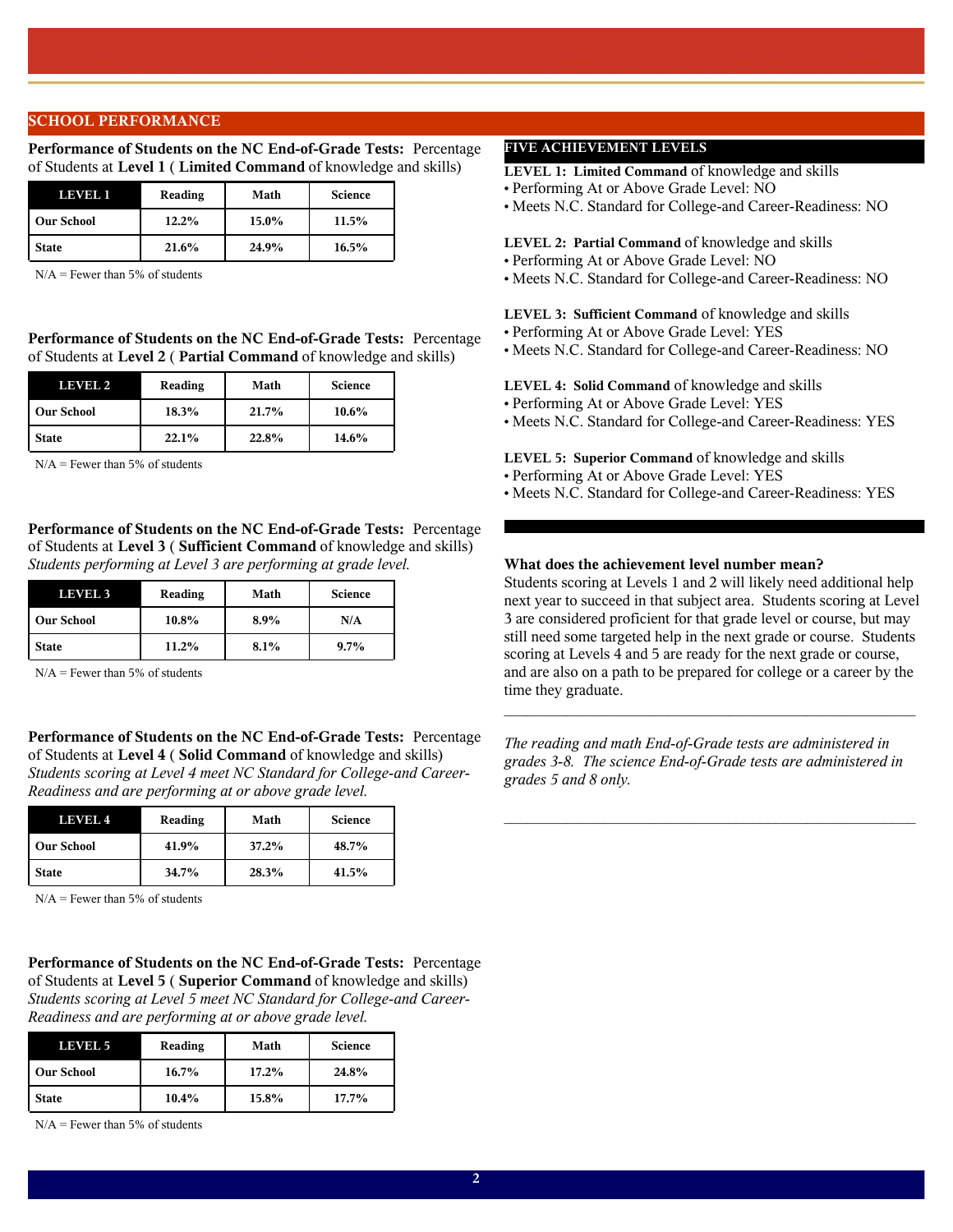### **SCHOOL PERFORMANCE, continued**

**Performance of Students on the NC End-of-Course Tests:** Percentage of Students at **Level 1** ( **Limited Command** of knowledge and skills)

| English II<br>LEVELI |  | <b>Math I</b> | <b>Biology</b> |
|----------------------|--|---------------|----------------|
| <b>Our School</b>    |  | N/A           | N/A            |
| <b>State</b>         |  | 24.9%         | 24.2%          |

 $N/A$  = Fewer than 5% of students

**Performance of Students on the NC End-of-Course Tests:** Percentage of Students at **Level 2** ( **Partial Command** of knowledge and skills)

| English II<br>LEVEL 2 |  | <b>Math I</b> | <b>Biology</b> |
|-----------------------|--|---------------|----------------|
| <b>Our School</b>     |  | N/A           | 17.6%          |
| <b>State</b>          |  | 15.3%         | 22.2%          |

 $N/A$  = Fewer than 5% of students

**Performance of Students on the NC End-of-Course Tests:** Percentage of Students at **Level 3** ( **Sufficient Command** of knowledge and skills) *Students performing at Level 3 are performing at grade level.*

| <b>LEVEL 3</b>    | English II | <b>Math I</b> | <b>Biology</b> |
|-------------------|------------|---------------|----------------|
| <b>Our School</b> |            | 15.4%         | $8.8\%$        |
| <b>State</b>      |            | 11.2%         | $8.8\%$        |

 $N/A$  = Fewer than 5% of students

**Performance of Students on the NC End-of-Course Tests:** Percentage of Students at **Level 4** ( **Solid Command** of knowledge and skills) *Students scoring at Level 4 meet NC Standard for College-and Career-Readiness and are performing at or above grade level.*

| LEVEL 4           | English II | <b>Math I</b> | <b>Biology</b> |
|-------------------|------------|---------------|----------------|
| <b>Our School</b> |            | 53.8%         | 47.1%          |
| <b>State</b>      |            | 34.8%         | 30.1%          |

 $N/A$  = Fewer than 5% of students

**Performance of Students on the NC End-of-Course Tests:** Percentage of Students at **Level 5** ( **Superior Command** of knowledge and skills) *Students scoring at Level 5 meet NC Standard for College-and Career-Readiness and are performing at or above grade level.*

| LEVEL 5           | English II | <b>Math I</b> | <b>Biology</b> |
|-------------------|------------|---------------|----------------|
| <b>Our School</b> |            | 28.2%         | 26.5%          |
| <b>State</b>      |            | 13.8%         | 14.8%          |

 $N/A$  = Fewer than 5% of students

# **FINANCIAL SUPPORT**



**Source of Funds (Amount per Student):** Charter schools in North Carolina operate with funding from local, state, and federal sources. The financial support reflected in these numbers includes all categories of expenses for operating a charter school, including teacher and administrator salaries, textbooks, transportation, Career and Technical Education courses and other education supplies and materials.

 $\mathcal{L}_\text{max}$  and  $\mathcal{L}_\text{max}$  and  $\mathcal{L}_\text{max}$  and  $\mathcal{L}_\text{max}$  and  $\mathcal{L}_\text{max}$ 



**Use of Funds:** Education is a labor-intensive enterprise, as reflected in the accompanying chart. Salaries for teachers and other staff are usually the largest expense in a charter school. State and federal funds are generally allotted for specific purposes, services, or programs.

# **Annual Measurable Objectives (AMOs):** Per the Elementary and Secondary Education Act (ESEA), North Carolina set AMOs based on 2012-13 data. Targets can be viewed at www.ncpublicschools.org/accountability/reporting.

Our school met 21 out of 23 targets.